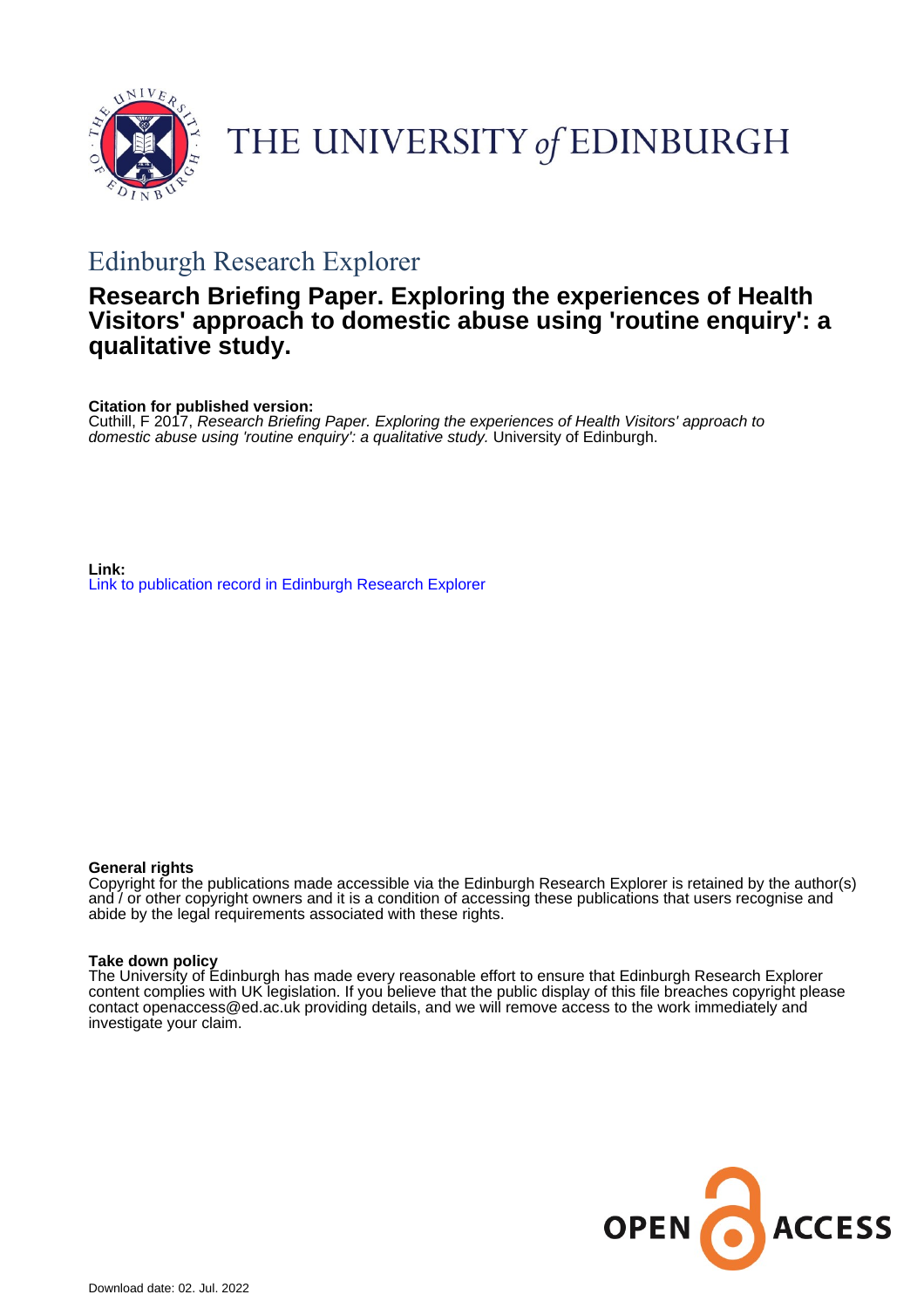Research Briefing Paper

**University of Edinburgh School of Health in Social Science** 





### **Exploring the experiences of Health Visitors' approach to** domestic abuse using **'routine enquiry': a qualitative study**

#### **Key points**

- Women who experience domestic abuse (DA) report that they would like to be asked by health professionals about the domestic abuse.
- While it is widely recognised that health professionals have an important role in identifying and intervening in domestic abuse, they often struggle to ask women about their experiences of abuse.
- Health visitors occupy an important position in the care of women and children in the community; this has been identified as a priority health setting for the training of staff in domestic abuse and the use of a 'routine enquiry' approach to asking about domestic abuse.
- The findings from this study show that health visitors have a high level of knowledge about domestic abuse. Nonetheless, there was little evidence of disclosure of domestic abuse through a 'routine enquiry' approach.
- The interviewees' experiences suggest that asking about domestic abuse can be impeded for a variety of reasons; from process issues such as not being clear when or how to record the outcomes; to more subtle, relational issues such as the need to build a strong relationship with the woman, the challenge of how to have 'courageous conversations' and the recognition that domestic abuse is a highly complex issue to 'untangle'.
- Factors such as exposure to working with women who have experienced domestic abuse and attendance at Multi Agency Risk Assessment Conferences (MARACs) increase the ability of health visitors to identify and intervene in domestic abuse.

#### **Background**

Domestic abuse is widely recognised as a global issue (WHO, 2009) and is defined as 'any incident or pattern of incidents of controlling, coercive or threatening behaviour, violence or abuse between those aged 16 or over who are or have been intimate partners or family members regardless of gender or sexuality. This can encompass but is not limited to the following types of abuse: psychological, physical, sexual, financial [or] emotional' (Woodhouse and Dempsey, 2016, p.4). While it is increasingly

understood that domestic abuse can happen in a variety of different intimate relationships: samesex relationships between parent and child, women against men (Barber, 2008; Donovan and Hester, 2010); the majority of domestic abuse is perpetrated by men against women (WHO, 2013). Research globally tells us that many women who experience domestic abuse are in contact with health care systems long before disclosure but are neither asked about, nor do they disclose, the abuse (García-Moreno et al., 2015). Disclosure of domestic abuse is dependent on a range of complex issues. Nonetheless,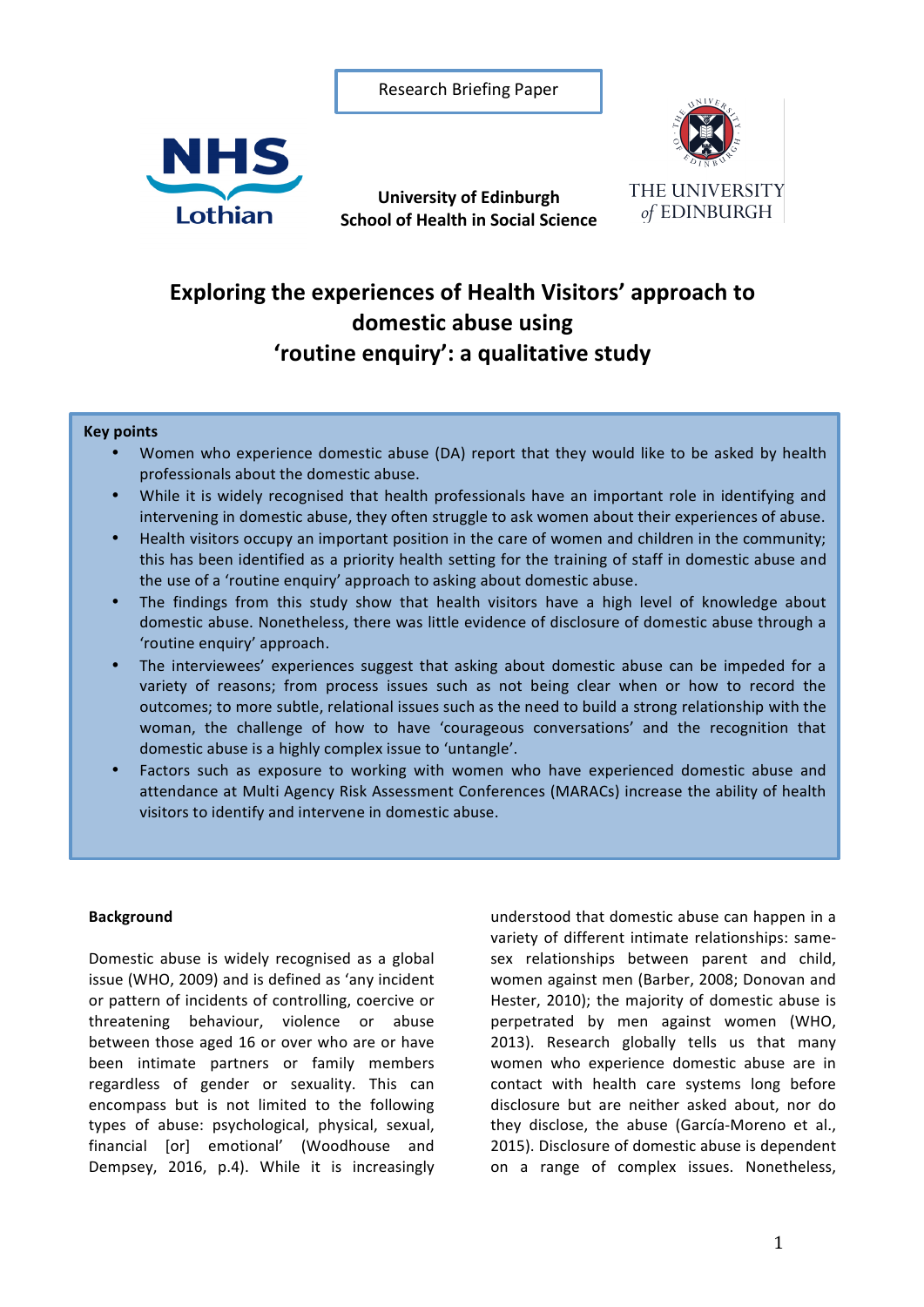women who experience domestic abuse report that they would like to be asked by health professionals about the domestic abuse, even if they are not at the stage of disclosure at the point of asking (Bradbury-Jones et al., 2014).

Health professionals have an important role in identifying and intervening in domestic abuse, particularly if they work in priority health settings such as primary care, health visiting, midwifery, substance misuse, Accident and Emergency and sexual health services. Research shows that they often struggle to ask women about domestic abuse. A lack of knowledge about domestic abuse, and resulting lack of confidence in dealing with the issue, has been identified as a contributing factor (Lazenbatt et al., 2009; Bacchus et al., 2012).

This research study sought to obtain a better understanding of the experiences of health visitors in identifying and intervening in domestic abuse following initial training on conducting a 'routine enquiry' of abuse.

#### **The study**

This study explored the day-to-day experiences of health visitors using a 'routine enquiry' approach to domestic abuse. This means that heath visitors ask about the safety and emotional wellbeing of the mother, including domestic abuse, as part of the routine assessment following the birth of a new baby. A 'routine enquiry' approach to domestic abuse has been recommended for use by all health visitors throughout NHS Scotland since 2008 and in response, a programme of training has been rolled-out in Lothian. The research comprised face-to-face interviews with 17 health visitors in NHS Lothian. All of the health visitors identified as white and female, and were aged between 30 and 65. All of the names have been given pseudonyms and any other identifying data has been removed. Data was analysed using Thematic Analysis (Braun and Clarke, 2006). Throughout the research there were difficulties in recruiting participants, due to various reasons, including a severe shortage of health visitors employed in NHS Lothian at the time.

#### **Findings**

The majority of health visitors struggled to ask about domestic abuse as part of a 'routine enquiry' approach during an initial assessment post-birth. Two out of seventeen health visitors described experiences of disclosure of domestic abuse following 'routine enquiry'. The majority of the health visitors talked about their experiences of working with women who had disclosed domestic abuse as happening after a police welfare notification form had been received. which was usually following an incidence of domestic violence.

*So I suppose, what I'm trying to come to* is that, [pause] we are often in the *position that we are waiting until we get the child welfare concerns. So routinely I would hope that the routine enquiry had been done by the midwife*  and if there is a history of domestic violence then they would share that *with me. [Janice]*

Levels of knowledge about domestic abuse were high and all of the health visitors interviewed had undergone training on domestic abuse and/or gender based violence. Nonetheless, the findings show that health visitors found 'routine enquiry' difficult for several inter-related reasons; these have been termed as 'process' and 'relational'.

#### **Process issues**

Process issues were identified as the extent that policy reached practice at front-line level. Despite the high levels of training and knowledge demonstrated by the health visitors around domestic abuse in general, the majority of health visitors were unclear as to whether they were required to ask about domestic abuse, how to ask and how to record it.

*There is a huge amount of confusion out there. Should we be doing it [routine enquiry]?* Are we doing it? The *midwives are doing it. I've no idea. [Sarah]*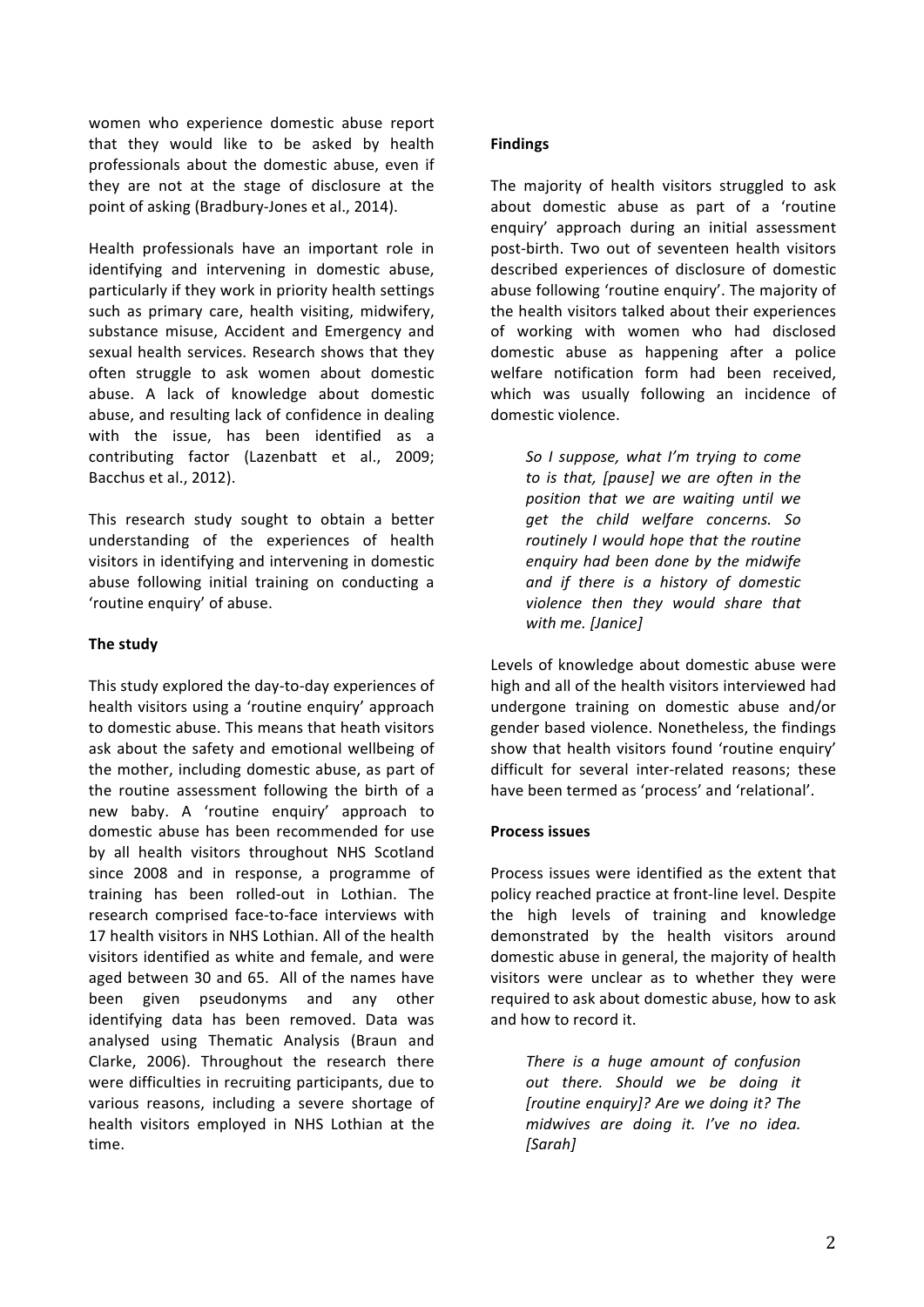And when we did the original training, which was to implement the routine enquiry, we did the training, it was very good, there was lots of feedback, there *was a steering group set up and yet we have never had any direction from nurse management or, em, you know, the wider things to say that we are implementing routine enquiry, so lots of people don't consider that they have* to, don't know that that it is part of our *expected practice. [Sarah]*

#### **Relational issues**

The majority of health visitors discussed relational issues as central to taking a 'routine enquiry' approach to asking about domestic abuse. Relational aspects included the following:

#### **Building strong relationships**

All of the health visitors in the study highlighted the importance of developing a good relationship and strong liaison with the woman *before* they could ask about safety and domestic abuse. Trust was seen as central to this relationship. The health visitors were anxious that to ask these difficult questions could threaten the relationship they were building with the woman. There were differences in opinion as to whether a questionnaire 'tool' would be useful or not. There was a general consensus among the participants that to ask at the notification visit was too soon and it would be better to just leave a leaflet then and to ask at the 8 week visit.

> *Yeah, it's one of these things that is a strange title, a routine enquiry, because it* makes it sound as if it is standardised and I think for a while, when it first *came in, people thought that to take a standardised approach was to ask the*  same question but I tend to tailor the *questions differently, depending on who I am with and what I've noticed….but it has taken me a long time to feel comfortable, which was*  silly because we ask people about all sorts of other personal things very *easily. [Ann]*

*It's* kind of building up, because when *vou* go in that first visit, you have to *actually build up. You can't just go straight in and they are not going to volunteer that on the first visit. Trust is a massive thing. Absolutely. Not just*  with domestic violence but to drug use to social work, there is such as stigma attached to the social work department *that you are that other person and you need time to build that up. That trust.* And at times they say that they don't want you in their house but you keep going back and build that up. So on a first visit, I would find it really difficult *just* to come out with it *[asking questions about domestic abuse] as part of a routine question, you know to* add in to what I already do on a first *visit. [Sharon]* 

*I would feel much more comfortable*  asking with someone who you have a *relationship with. If someone doesn't know and trust you, are they likely to*  give you the answer? Definitely not. *[Morag]* 

#### **Having 'courageous conversations'**

All of the participants recognised 'routine enquiry' as the ability to ask challenging questions but felt ill-equipped to ask these questions. It was widely recognised that to ask these questions is hugely anxiety provoking and made both HVs and women feel uncomfortable. HVs did not feel equipped to have these 'courageous conversations' and many avoided asking these questions directly, choosing rather to ask general questions around safety in the home.

*What does routine enquiry even mean? No-one really knows. It really doesn't mean anything. I think it should be called 'how to have courageous*  conversations', because that is what we do. We need to know how to feel the *fear but to do it anyway.* [Rose]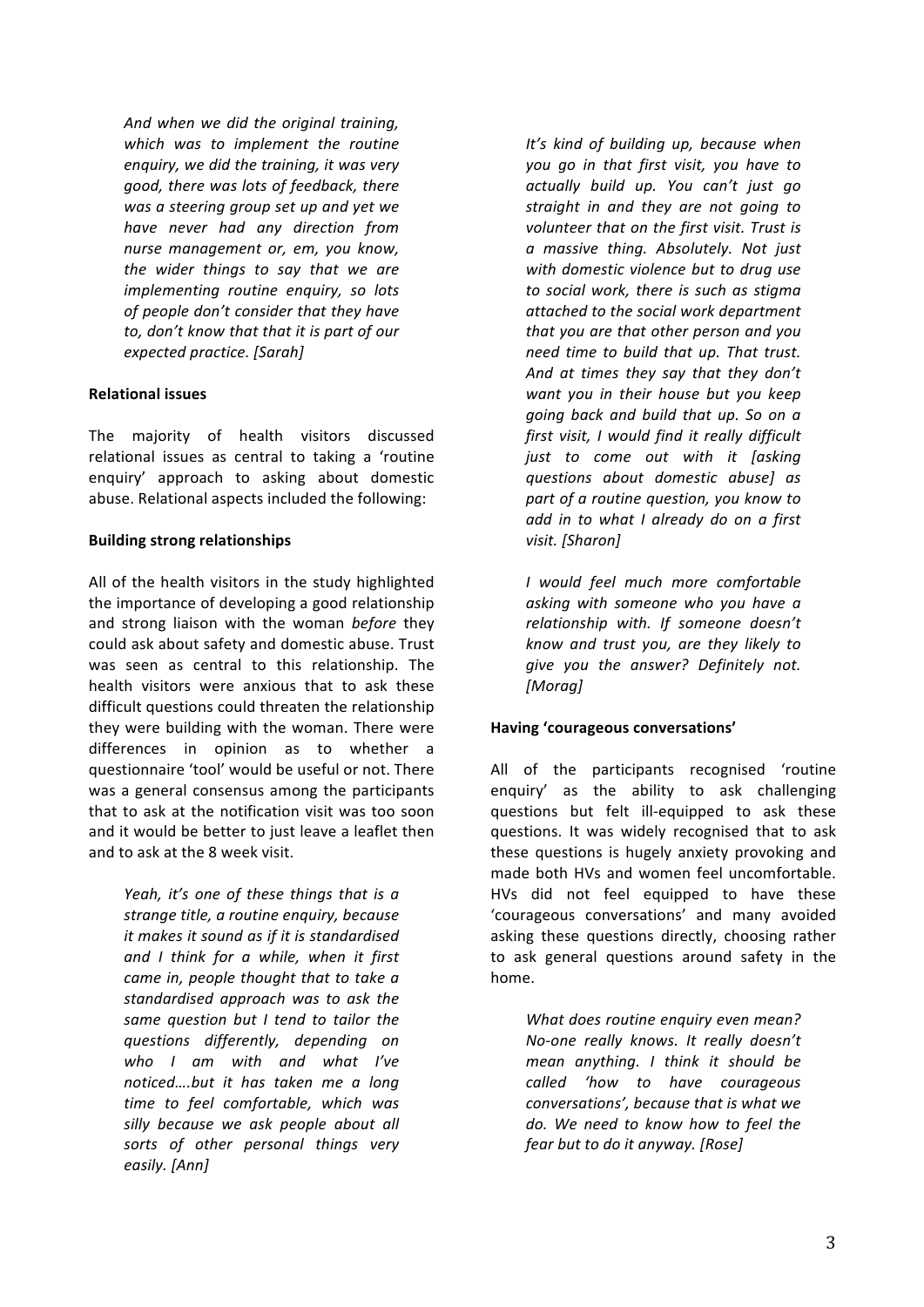#### **Becoming tangled in the complexity**

All of the participants recognised that domestic abuse is a highly complex issue to 'untangle'. They understood that DA does not occur alone, but is often entangled in wider issues of mental health, substance misuse, poverty and social isolation. To uncover DA was to become 'entangled' in very complex situations that became resource intensive, stressful and difficult to find effective interventions. This was particularly problematic at a time when resources in the public sector are becoming increasingly constrained. 

> *I* just feel that *I* am a Health Visitor and *I'm* not an expert in DV neither am I an *expert in drug use or substance, I mean I am mental health trained in general,*  but that was a long time ago...you just *get tangled up in it all. It can be just so complicated. [Janice]*

> *Often when we are going in, your main agenda is to be for the sort of health of the child and so the domestic thing can* become part of an increasing complex set of things, and we're not seeing the GBV as something that is separate, so if *you have a client that has got drug and alcohol problems, mental health problems and problems just caring for*  the kids and there's chronic neglect, *then whether you do a routine enquiry to add to your list to add to a hundred other things or not.* [Mary]

> *It [DA] all just adds another layer. You*  pick at it on a superficial level, but you *can't go any deeper….we are just*  taking on another element and are so *thinly spread as it is. [Wendy]*

All of the health visitors in the study recognised that they required additional practical and emotional support, including more regular supervision, in order to effectively work with women who were experiencing DA. While the majority of participants found support from the informal networks provided by colleagues,

they also felt that they would benefit from more formal support from someone who held the role of domestic abuse advisor. The child protection lead was seen as partly holding this role, but there was confusion as to whether the needs of the child, or the mother, were central. The health visitors reported that, at times, these were in conflict with each other and while the health visitors recognised that the needs of the child were their priority, they found this difficult to reconcile with the needs of the woman.

#### Exposure, experience and attendance at a **MARAC**

The study found that factors such as exposure to working with women who have experienced domestic abuse and attendance at Multi Agency Risk Assessment Conferences (MARACs) increased the ability of health visitors to identify and intervene in domestic abuse. The participants reported feeling more confident in using a 'routine enquiry' approach as they gained experience in working with women who had experienced DA over time. In addition, health visitors who had been able to sit on a MARAC found this a very positive experience, both in understanding the severity of DA, and also to understand how better to intervene.

#### **Conclusion**

This research offers an insight into the experiences of health visitors in their day-to-day work with women following childbirth. While previous research has highlighted a lack of knowledge as an explanation as to why health visitors are reluctant to ask about domestic abuse, this research found that knowledge levels were high. Nonetheless, health visitors still struggled to ask about domestic abuse for a variety of reasons; from process issues such as not being clear when or how to record the outcomes; to more subtle, relational issues such as the need to build a strong liaison with the woman, the challenge of how to have 'courageous conversations' and the recognition that domestic abuse is a highly complex issue to 'untangle'.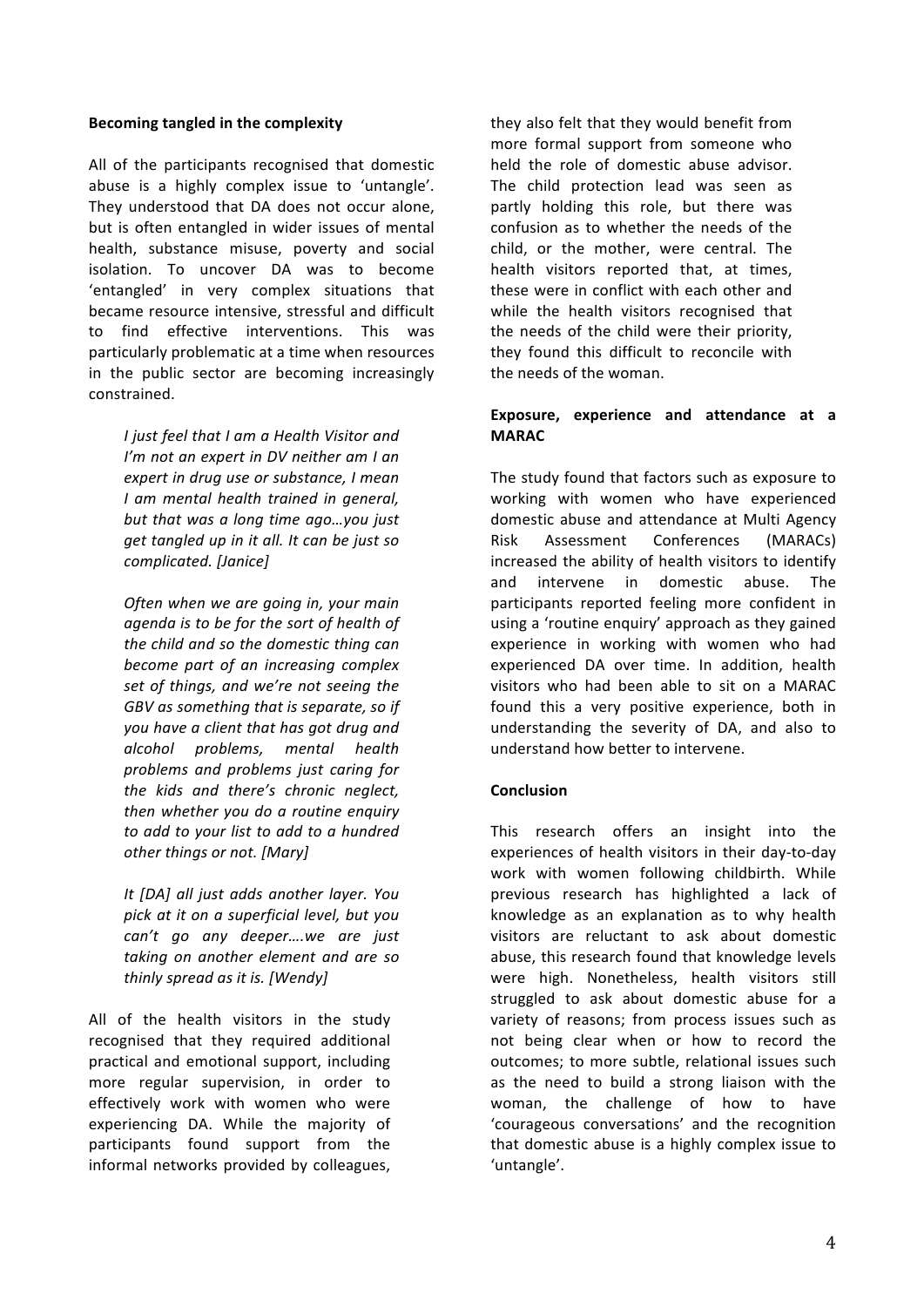The experiences of the study participants highlight the ways in which health visitors are aware that they are invited guests into the homes of women, and that their ability to build a relationship with their clients is paramount to ensuring future access and the ability to do their job. They are reluctant to risk asking questions that might jeopardise that crucial relationship. They are very aware of the challenges of asking women about domestic abuse, especially as it is a stigmatised area, and felt that this could potentially damage the relationship they are building with the client. It is therefore important that steps are taken at a local and national level to ensure that health visitors are equipped with the skills to ask these 'courageous conversations' within this relational work. In addition, this research recommends that additional support mechanisms be put in place so that health visitors feel supported in this complex work.

#### **Recommendations for policy and practice**

- Policies are in place but more clarity is needed around when and how this is implemented in practice.
- HV teams are supported directly by locality and senior managers to facilitate 'routine enquiry' and ensure appropriate levels of support for both staff and families affected.
- Clarification and clear guidance is issued for HV teams on data recording: when to ask about abuse; conducting an evidence based risk assessment and sharing of information.
- HV teams continue to receive appropriate training in line with local and national recommendations on the identification of, and appropriate response to, domestic abuse.
- HVs are offered additional training on ways to have 'courageous conversations' which respect the therapeutic relationship.
- HV caseloads reflect the requirement for additional time and resources to adequately address the highly complex issues associated with domestic abuse.
- Increase opportunities for HVs to participate in a range of initiatives established to support families at high-risk of domestic abuse (MARACs, Domestic Abuse Advocacy workers etc.).

#### **Authors and acknowledgements**

This briefing was written by Dr Fiona Cuthill, Lecturer at the University of Edinburgh, Nursing Studies and Lesley Johnston, Gender Based Violence Advisor, NHS Lothian.

The research did not receive any external funding.

January 2017

Our thanks to all of the health visitors who gave up their time to have open and honest conversations about their work with women who have experienced domestic abuse. Thanks also to Dr Elaine Haycock-Stuart for her editing of this briefing paper.

#### **For further information contact**

fiona.cuthill@ed.ac.uk Lesley.johnston@nhslothian.scot.nhs.uk